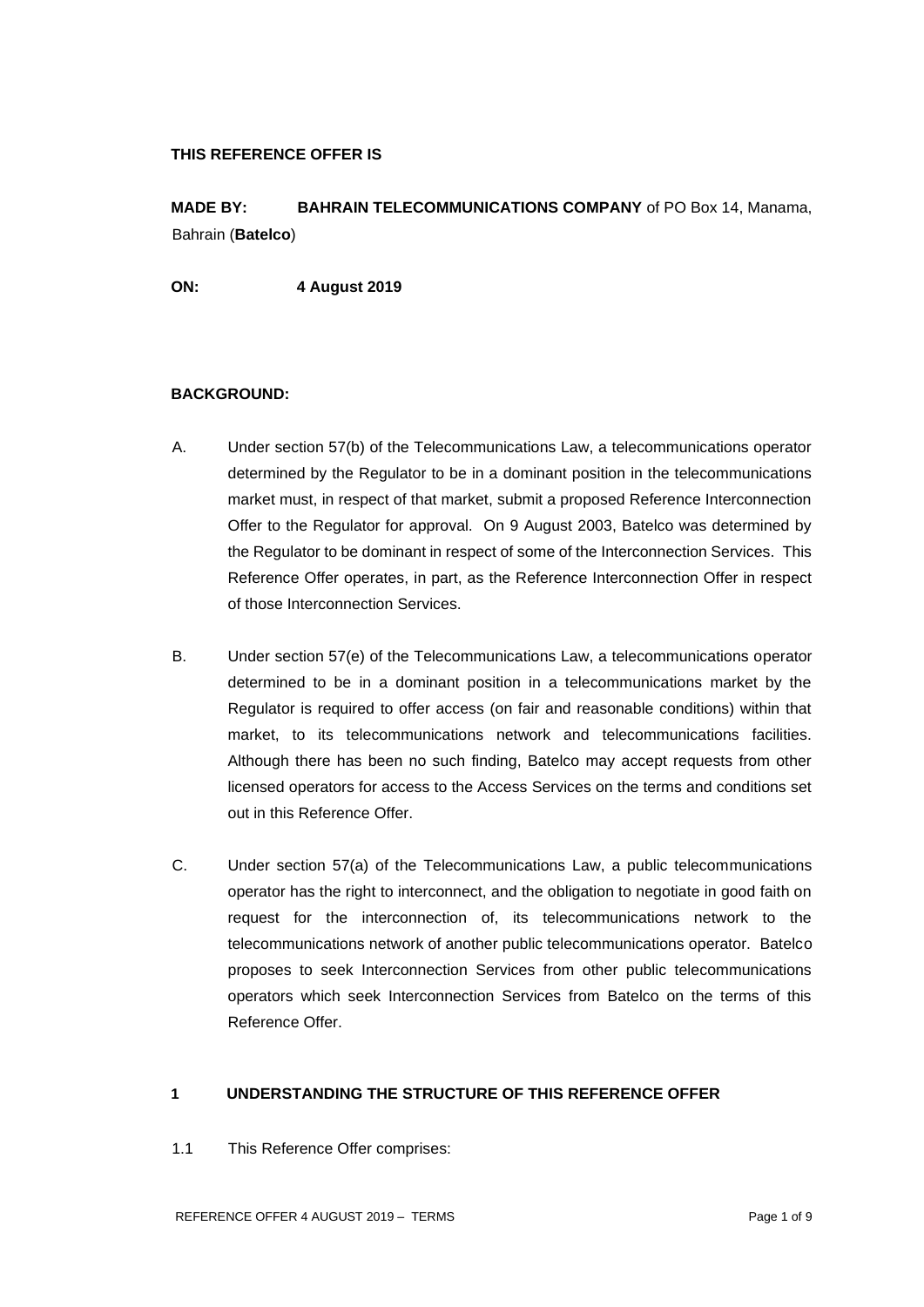- (a) clauses 1 to 7, which are the main body of this document;
- (b) Schedule 1 Service Descriptions for each of the Services which Batelco is offering under this Reference Offer;
- (c) Schedule 2 Notification and Acceptance of Service Request, which is the process for a Licensed Operator to request a Service which is offered under this Reference Offer, or to request a New Service;
- (d) Schedule 3 Charges for Interconnection Services, Access Services and Wholesale Services and other Services. Some of these are repeated from the Service Descriptions;
- (e) Schedule 4 Billing and Collection;
- (f) Schedule 5 Ordering and Provisioning;
- (g) Schedule 6 Fault Management;
- (h) Schedule 7 Facilities Access Service;
- (i) Schedule 8 Dictionary and Rules of Interpretation and Construction; and (j)

Schedule 9 - Supply Terms.

# **2 MAKING AN AGREEMENT UNDER THIS REFERENCE OFFER**

- 2.1 Batelco considers that it is valuable to establish one single integrated contracting framework between Batelco and each Licensed Operator. So Batelco has developed this Reference Offer to fulfil several roles:
	- (a) as a Reference Interconnection Offer for Interconnection Services;
	- (b) as the fair and reasonable conditions on which Access Services are to be supplied consistent with section 57(e) of the Telecommunications Law; and
	- (c) as the standard terms on which Batelco and a Licensed Operator can agree to supply Wholesale Services from time to time to each other if they wish to.
- 2.2 For the purposes of the Reference Interconnection Offer approved by the Regulator pursuant to section 57(a) of the Telecommunications Law: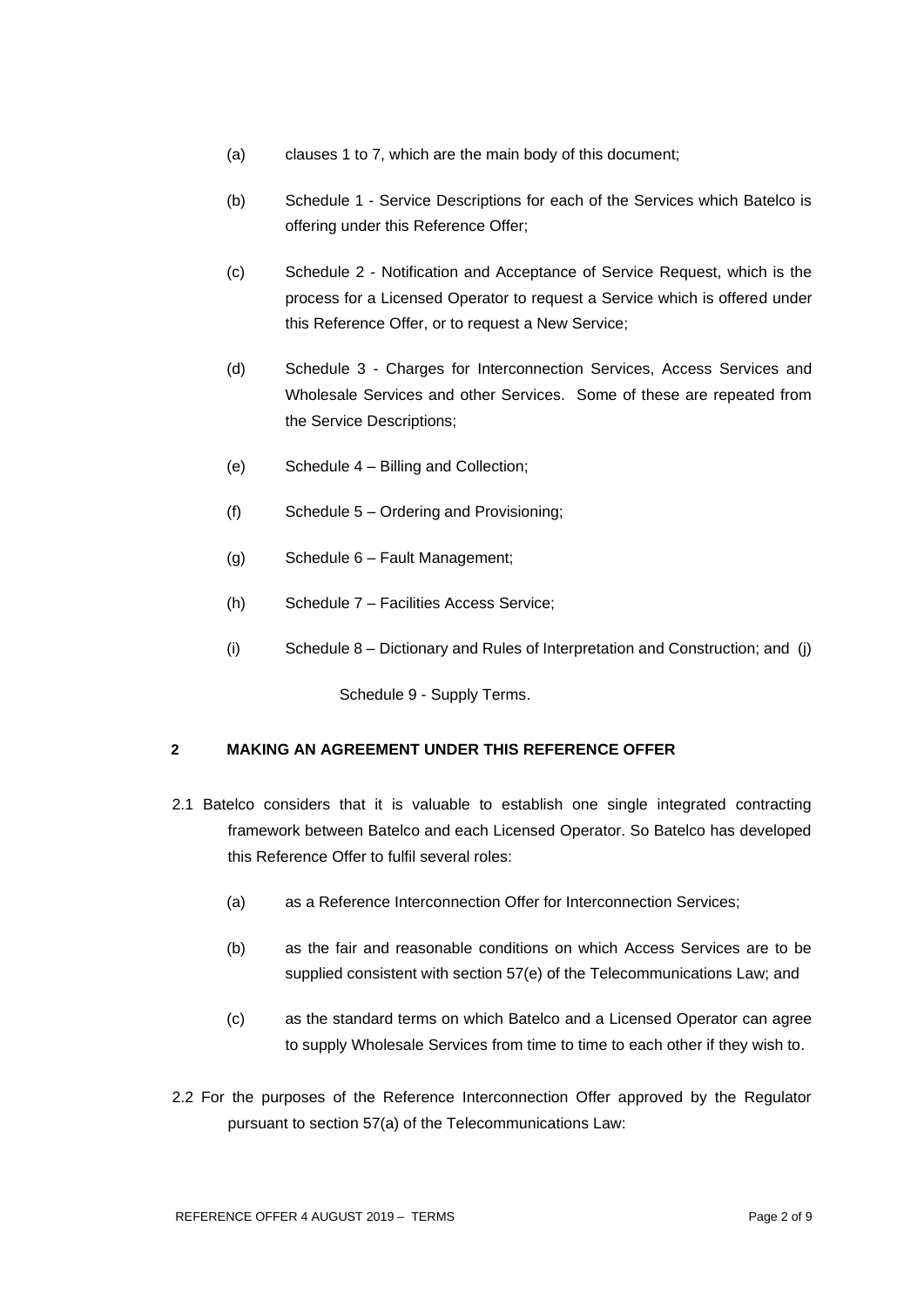- (a) the Supply Terms only incorporate those terms and conditions that relate to Interconnection Services and do not incorporate those terms and conditions or those aspects of terms and conditions that relate only to the supply of other services; and
- (b) the supply of those other services is outside the scope of the Reference Interconnection Offer.

## **3 SUPPLY OBLIGATION**

- 3.1 If, in accordance with Schedule 2, a Service Request for a specified Regulated Service has been submitted by a Licensed Operator authorised to make such a Service Request and has been accepted by Batelco, Batelco must enter into Supply Terms with the Licensed Operator for the supply of the requested Regulated Service:
	- (a) at the Charges specified in Schedule 3 and such negotiated Charges as may apply in respect of the provision of Services by the Licensed Operator; and
	- (b) on the terms and conditions of the Supply Terms as agreed by the parties.
- 3.2 Upon execution by the Licensed Operator of the Supply Terms, the parties must use their reasonable endeavours to implement the accepted prices, terms and conditions of the Supply Terms.
- 3.3 For the avoidance of doubt, if the Licensed Operator requests Batelco to provide services outside the scope of Schedule 1 (**Service Descriptions**), Batelco has no obligation to enter into Supply Terms with the Licensed Operator for the supply of those services.
- 3.4 In relation to the processing of applications and the implementation of Supply Terms, Batelco will use its reasonable endeavours to comply with the timetable set out in Section 6 of this Reference Offer.

#### **4 VARIATION OF THE REFERENCE OFFER**

4.1 Subject to Batelco first obtaining any approval from the Regulator required by the Telecommunications Law, Batelco may, by notice published on the Batelco Wholesale Services website, amend or vary the Reference Offer, including without limitation: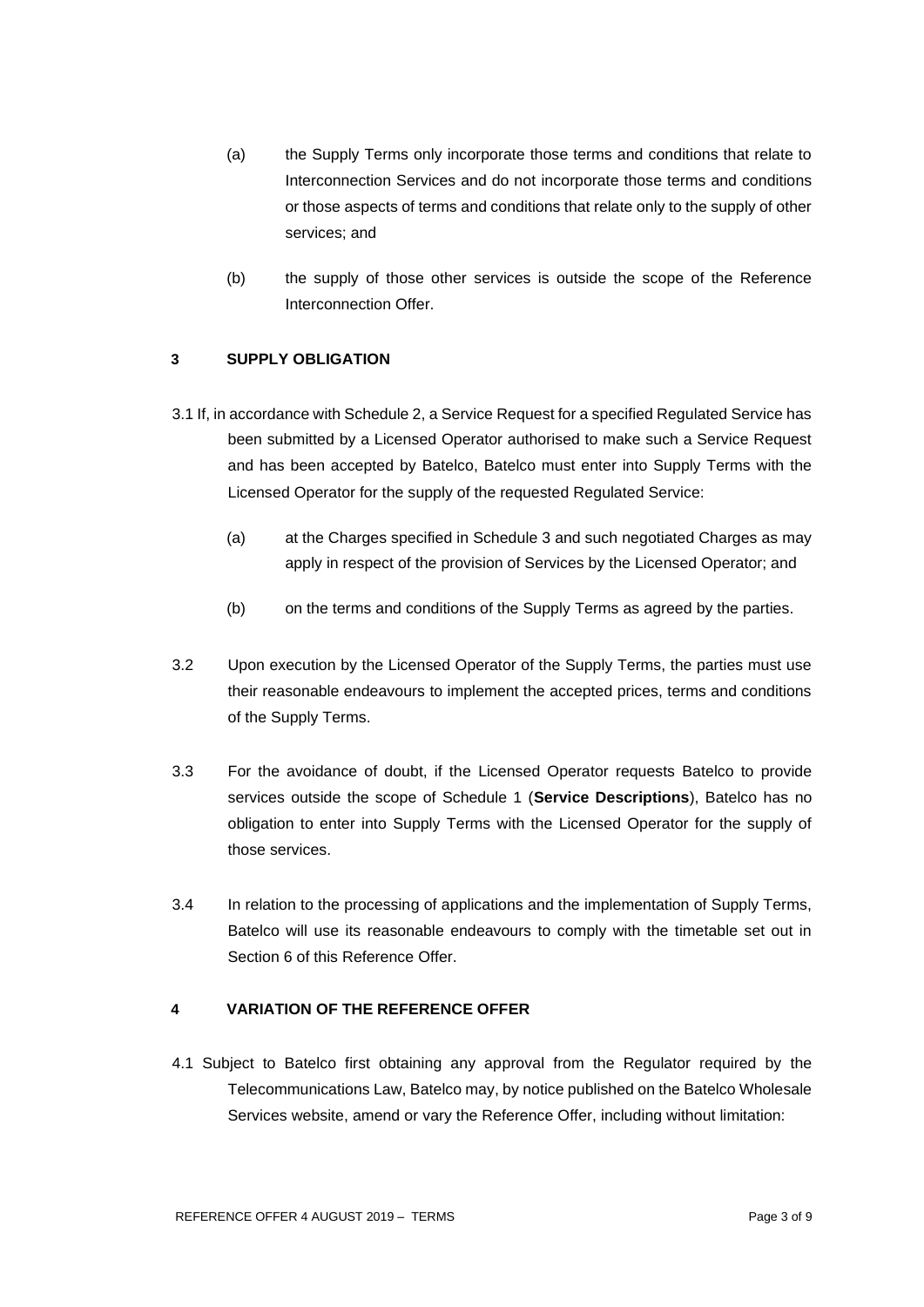- (a) offering any new service and any amendment or variation to the Reference Offer arising from the new service; or
- (b) cancelling any service and any terms or conditions, and any amendment or variation to the Reference Offer arising from the cancellation of that service.
- 4.2 If the Licensed Operator seeks the supply of a new service offered by Batelco under clause 3.1, then the Licensed Operator must submit a Service Request for each new service in accordance with Schedule 2. On successful processing of the Service Request, the new service will form part of the Supply Agreement in place between Batelco and the Licensed Operator.
- 4.3 For the avoidance of doubt, a change to Schedule 3 of the Reference Offer will identify the extent to which a variation in charges is (or is not) to apply to all existing Supply Agreements with other Licensed Operators.

## **5 STRUCTURE OF AGREEMENTS**

- 5.1 By using the contracting framework of this Reference Offer, a supply agreement made between Batelco and a Licensed Operator under this Reference Offer in relation to the supply of Services ("**Supply Agreement**") will incorporate the following, whether physically assembled as a single document or not:
	- (a) The signed Supply Terms; and
	- (b) Schedule 1: Service Descriptions for those Services (set out in Schedule 1 to this Reference Offer) which Batelco is required, or has otherwise agreed in accordance with the processes set out in this Reference Offer, to provide;
	- (c) Schedule 2: Notification and Acceptance of Service Request for each Service which the Licensed Operator has requested from Batelco and which request Batelco has accepted;
	- (d) Schedule 3: Charges;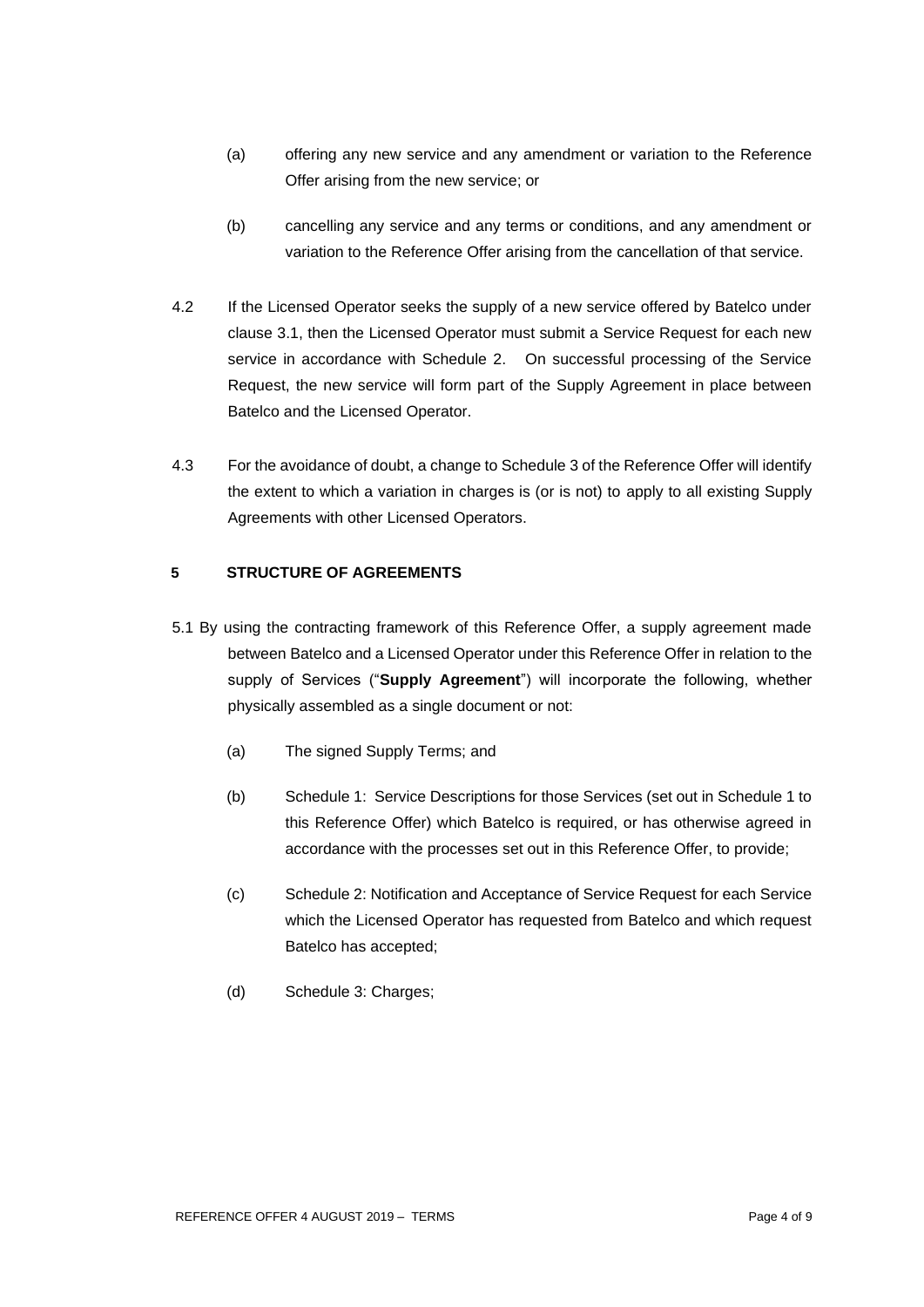- (e) Schedule 4: Billing and Collection;
- (f) Schedule 5: Ordering and Provisioning;
- (g) Schedule 6: Fault Management;
- (h) Schedule 7: [this Schedule is only included if the Facilities Access Service is provided];
- (i) Schedule 8: Dictionary and Rules of Interpretation and Construction; and
- (j) Joint Working Manual

in each case as amended by the parties to the Supply Agreement in accordance with the processes contemplated by clause 2.2, Schedule 2 and Schedule 9 to this Reference Offer.

## **6 TIMING TO FORM A SUPPLY AGREEMENT AND IMPLEMENT INTERCONNECTION**

6.1 Batelco considers that the following timetable is a reasonable guide to the expected completion of interconnection. An ability to comply with the timetable depends on timely delivery of information and reply to correspondence; prompt attendance at meetings by the right personnel; a commercial approach to negotiation; the complexity of the Services sought and the interconnection necessary to support them; timely availability and delivery of equipment and other factors. For the avoidance of doubt, a particular case may vary between being a Simple, Intermediate or Complex Case at different stages of the process.

|                                                              | Simple Case | Intermediate<br>Case | Complex<br>Case |
|--------------------------------------------------------------|-------------|----------------------|-----------------|
| Initial Processing of Request                                | One week    | Two weeks            | Three weeks     |
| Negotiation of changes to Supply Terms,<br>including Charges | Two weeks   | Four weeks           | Six weeks       |
| Interconnection Planning                                     | One week    | Two weeks            | Four weeks      |
| Implementation                                               | One month   | Two months           | Three months    |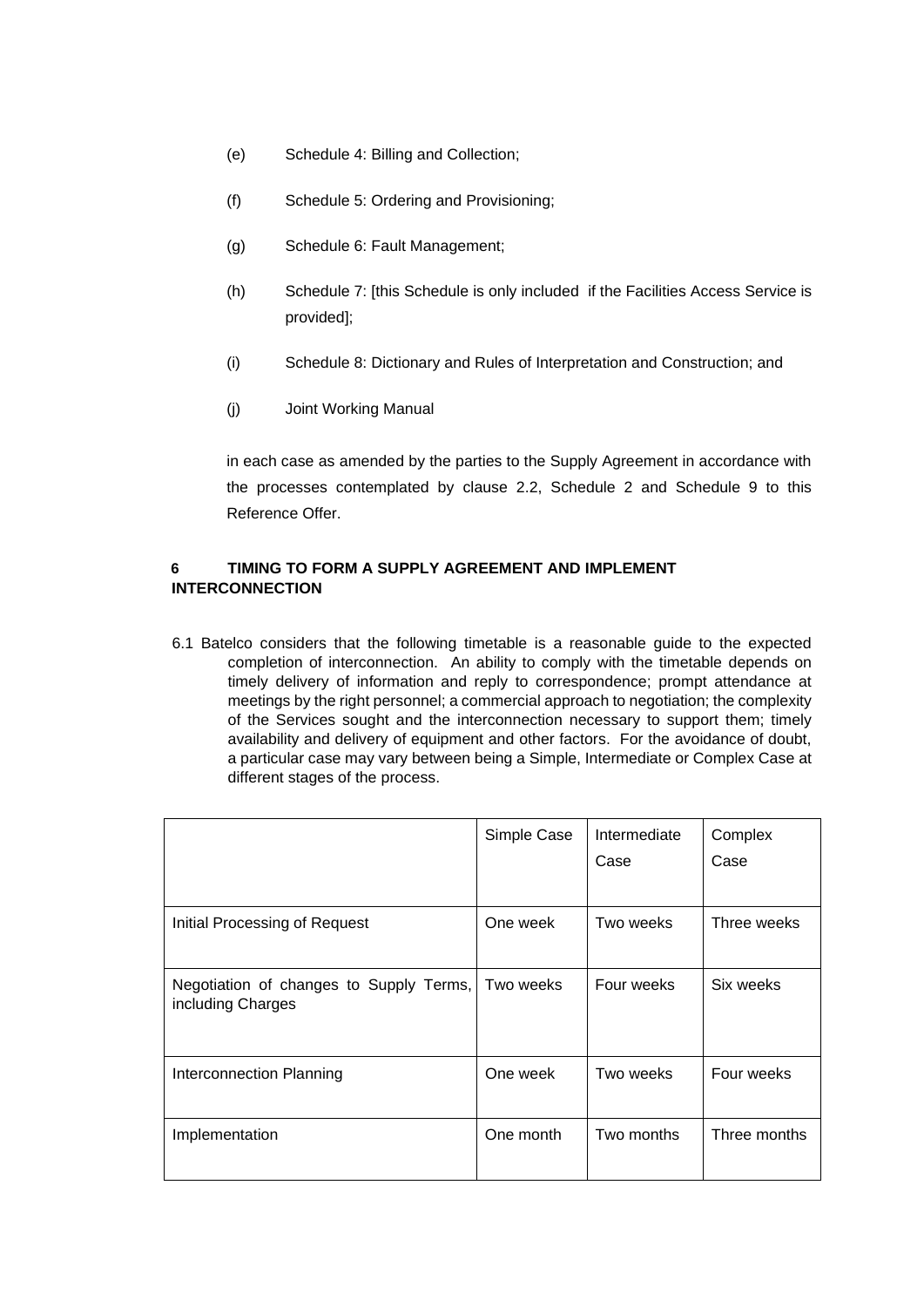REFERENCE OFFER 15 FEBRUARY 2006 - TERMS PAGE 15 FEBRUARY 2006 - PAGE 15 FEBRUARY 2006 - PAGE 15 FEBRUARY 2006 -

6.2 Nothing in the timetable above is intended to limit the right of a public telecommunications operator under s. 57(g) of the Telecommunications Law to refer to the Regulator any dispute that arises with respect to interconnection or access if no agreement is reached within one month of the commencement of negotiations.

# **7 ADDING NEW SERVICES TO A SUPPLY AGREEMENT OR THE REFERENCE OFFER**

- 7.1 The following is the framework that Batelco intends to use for the development of new services which a party may wish to add to a Supply Agreement (**New Service**). If either Batelco or the Licensed Operator (**Requesting Operator**) wishes the other operator (**Supplying Operator**) to supply to it a New Service, it may submit to the Supplying Operator a written request to that effect (**New Service Request**).
- 7.2 Where the Requesting Operator is the Licensed Operator and a New Service is a request for a new Interconnection Service then the New Service Request shall be processed in accordance with the Supply Terms. If the New Service Request is not a request for a new Interconnection Service, then the following clauses 7.3 to 7.10 apply with respect to that New Service Request.
- 7.3 A New Service Request should contain:
	- (a) a reasonably detailed description of the proposed New Service, including a clear statement as to whether the service is capable of being and is intended to be a reciprocal service;
	- (b) an outline of the technical and functional specifications which the Requesting Operator considers should apply to the New Service;
	- (c) the Requesting Operator's opinion of the likely scope of the New Service including a preliminary forecast of the Requesting Operators' expected use of the New Service covering a period of at least 3 years.
- 7.4 The Supplying Operator will consider in good faith any New Service Request provided to it. The Supplying Operator should notify the Requesting Operator within one week of the receipt of the New Service Request when it considers that the operators should meet to discuss the New Service Request..
- 7.5 If, after preliminary discussions, the operators agree to explore in detail any of the relevant conditions (technical, commercial, legal, etc) which might apply to the supply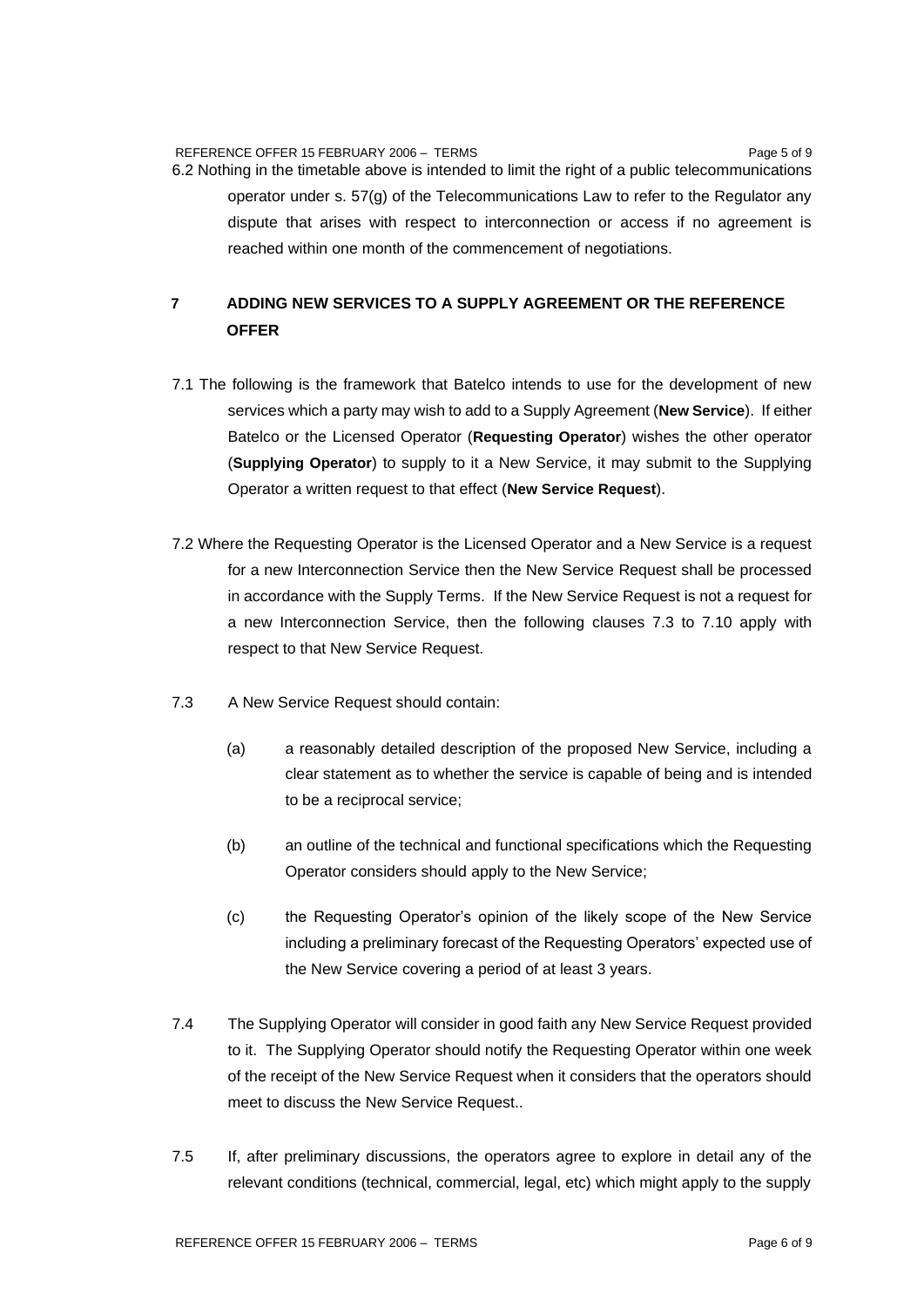of the New Service, or if either operator is obliged to provide the New Service within the regulatory framework applicable in Bahrain, the parties should as soon as reasonably practicable after the preliminary meeting perform the following steps. At the request of either operator, such steps may be without prejudice to the question whether the New Service is to be provided or not:

- (a) collaborate to develop an appropriate agreed technical and functional definition of the New Service and outline of its scope;
- (b) negotiate the commercial terms applicable to the scoping, development, testing, implementation and supply of the New Service, including:
	- (i) the charges and pricing regime to apply to any or all of those activities considering the likely time and resources required;
	- (ii) the framework, dependencies for, and scope of, any proposed testing and acceptance processes;
	- (iii) a draft timetable for the scoping, development, testing, implementation and supply of the New Service; and
	- (iv) any other matters relevant to the New Service Request.
- 7.6 When the parties have concluded those preliminary discussions to the extent that they have been able to conclude them, the Requesting Operator should:
	- (a) develop and submit to the Supplying Operator a comprehensive Statement of Requirements, setting out in detail the Requesting Operator's view of all resolved issues identified in paragraph 6.4;
	- (b) provide to the Supplying Operator any further information the Supplying Operator reasonably requires to enable it to properly scope, develop, implement or supply the New Service; and
	- (c) revise and reissue the Statement of Requirements as required by the Supplying Operator where the Supplying Operator considers that the Statement of Requirements does not properly reflect the positions covered in the discussions held between the parties.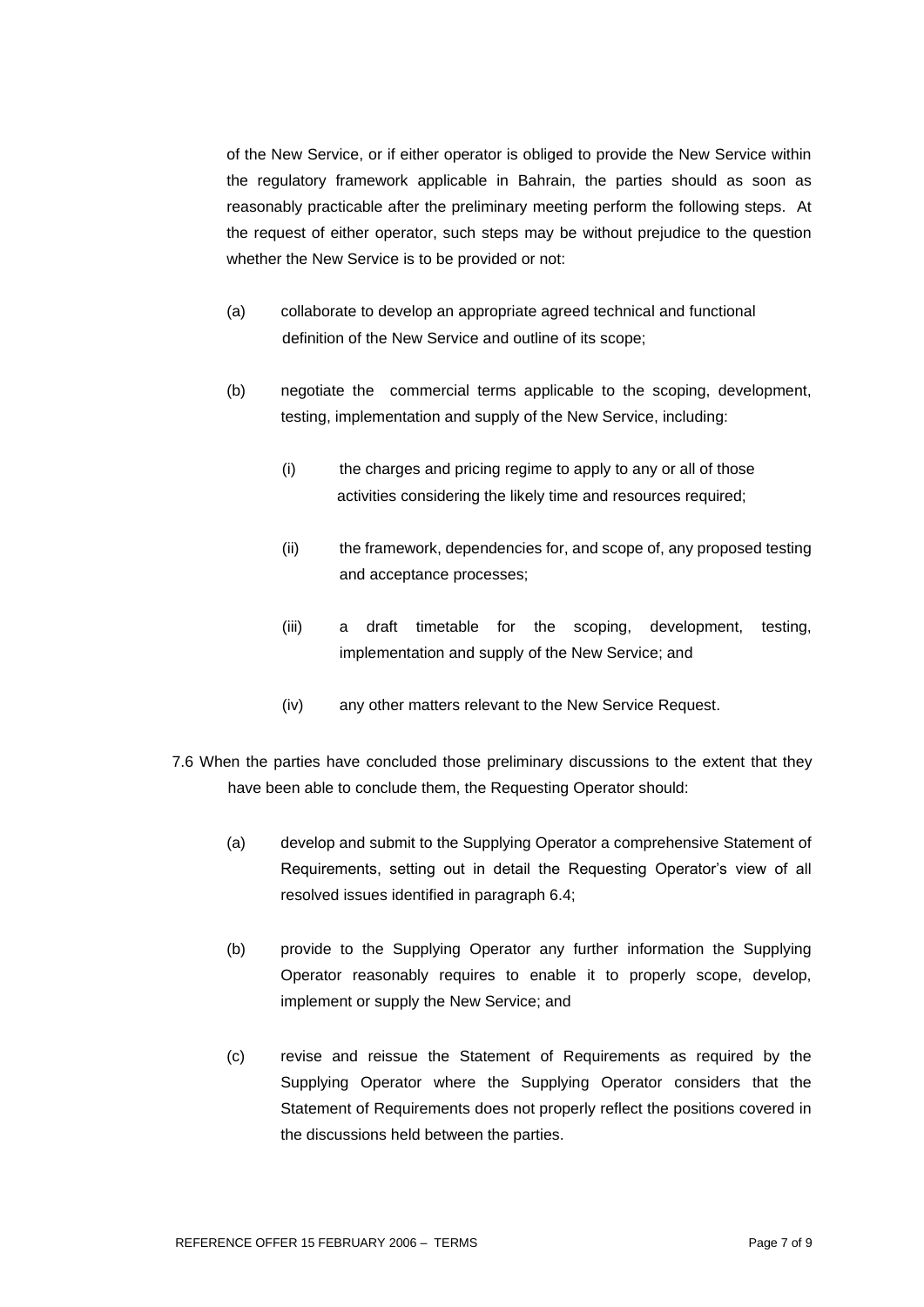- 7.7 Once a Statement of Requirements is finalised, the Supplying Operator will prepare a New Service Proposal applicable to the New Service which New Service Proposal may, at the option of the Supplying Party:
	- (a) be submitted to the Regulator for approval; and/or
	- (b) published by the Supplying Operator for general availability, whether or not as part of a Reference Offer

in each case the consent of the Requesting Operator to the disclosure is for all intents and purposes deemed to have been given, but such disclosure is without prejudice to the rights of either operator to refer the matter to the Regulator as a dispute in accordance with the Law.

- 7.8 An operator may consider this process to be at an end if:
	- (a) matters negotiated between the operators including the terms of the Statement of Requirements or the New Service Proposal and relevant commercial terms cannot be agreed within 90 days of the receipt of the New Service request, or any lesser period set out in the Telecommunications Law in respect of specific services; or
	- (b) there is no legal obligation on the Supplying Operator to provide the New Service; or
	- (c) without prejudice to any duty of confidentiality, the other operator has failed to treat any information arising out of or in connection with the discussions between the operators as confidential (except as set out in paragraph 6.6),
- 7.9 For the avoidance of doubt, negotiations in relation to the supply of a New Service may continue while the parties are engaged in any dispute resolution, provided that the negotiations are strictly confidential and without prejudice.
- 7.10 Batelco considers that the following table gives a reasonable indication of the timescales for the development and implementation of New Services. An ability to comply with the timetable depends on the timely delivery of information and reply to correspondence; prompt attendance at meetings by the right personnel; a commercial approach to negotiation; the complexity of the New Service sought and the availability of interconnection and access services necessary to support the New Service; timely availability and delivery of equipment and other factors. For the avoidance of doubt,